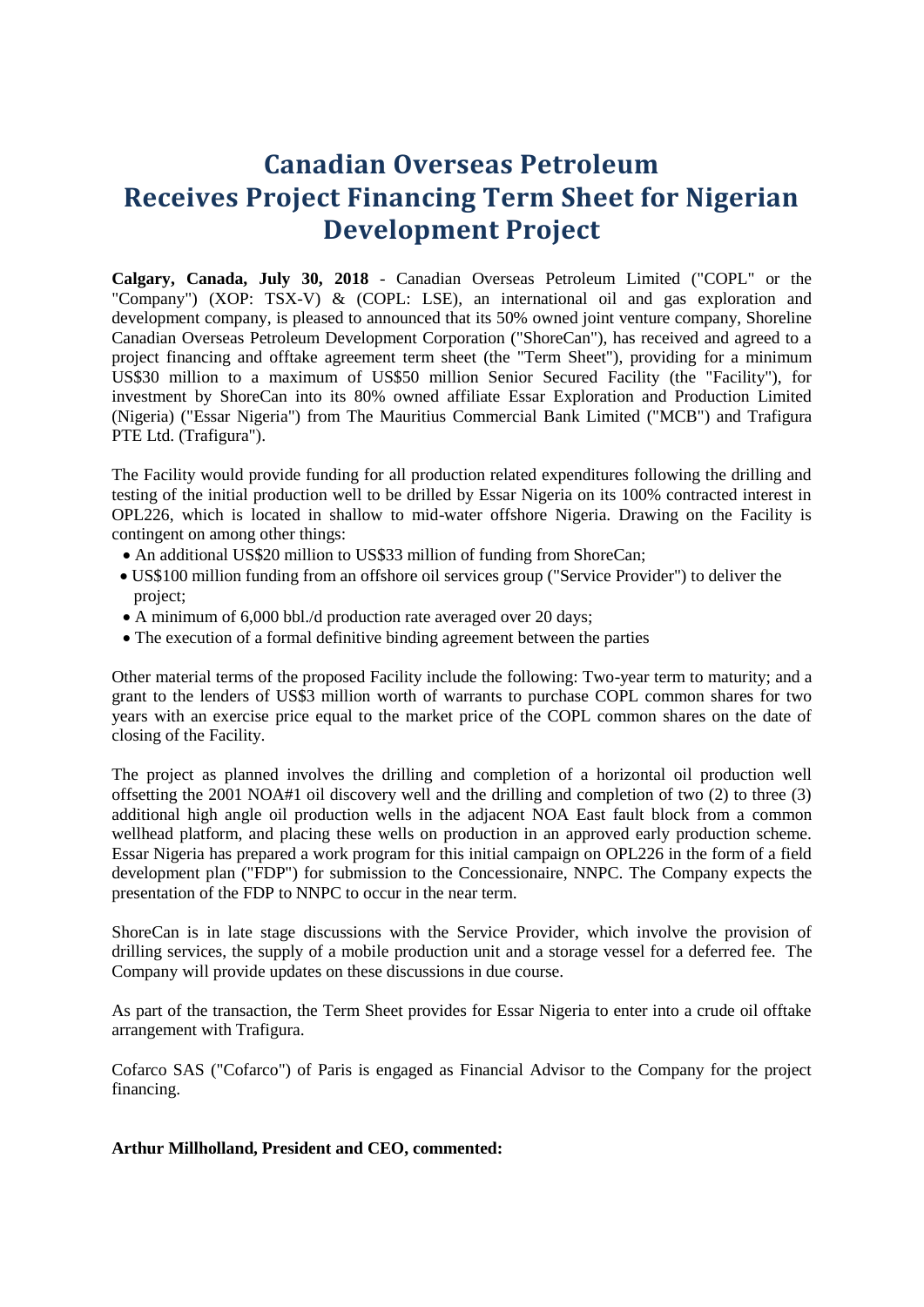*"The Company and Shoreline through our jointly held affiliate have worked hard to achieve this first step in the unlocking of the resource within OPL 226. We are confident that we will complete the process to enable Essar Nigeria to commence this first phase of development operations."*

## About the Company:

Canadian Overseas Petroleum is an international oil and gas exploration and development company currently focused in sub-Saharan West Africa.

The Company is actively pursuing opportunities in Nigeria in partnership with Shoreline Energy International Limited ("Shoreline") as part of its strategy to generate stable cash flow from secure offshore and onshore assets. COPL and Shoreline, through their jointly held (50:50) affiliated company Shoreline Canadian Overseas Petroleum Development Corporation ("ShoreCan"), have acquired 80% of the share capital, and have taken over the management, of Essar Exploration and Production Limited (Nigeria) ("Essar Nigeria"). ShoreCan has applied to the concessionaire NNPC for formal consent for the change in control of Essar Nigeria. Essar Nigeria holds an attractive oil appraisal and development project in shallow to mid-water offshore Nigeria on its 100% holding in OPL 226. Drilling of the first appraisal/production well is planned to commence in late 2018 to early 2019. ShoreCan is continuing to build a portfolio of exploration and development assets in sub-Saharan Africa. To date, ShoreCan has taken a position in Nigeria, and has been awarded an exploration license onshore Mozambique in the 5<sup>th</sup> Licensing Round adjacent to the producing Pande-Temane Gas field complex.

The Common Shares are listed under the symbol "XOP" on the TSXV and under the symbol "COPL" on the London Stock Exchange.

### **For further information, please contact:**

#### **Mr. Arthur Millholland, President & CEO**

Canadian Overseas Petroleum Limited Tel:  $+ 1 (403) 262 5441$ 

**Cathy Hume** CHF Investor Relations Tel: +1 (416) 868 1079 ext. 231 Email: cathy@chfir.com

#### **Harriet Jackson/Charles Goodwin**

Yellow Jersey PR Limited Tel: +44 (0) 75 4427 5882 Email: copl@yellowjerseypr.com

#### **Broker: London Stock Exchange**

Shore Capital Stockbrokers Limited Edward Mansfield Phone: T: +44 20 7468 7906

*This news release contains forward-looking statements. The use of any of the words "initial, "scheduled", "can", "will", "prior to", "estimate", "anticipate", "believe", "should", "forecast", "future", "continue", "may", "expect", and similar expressions are intended to identify forward-looking statements. The forward-looking statements*